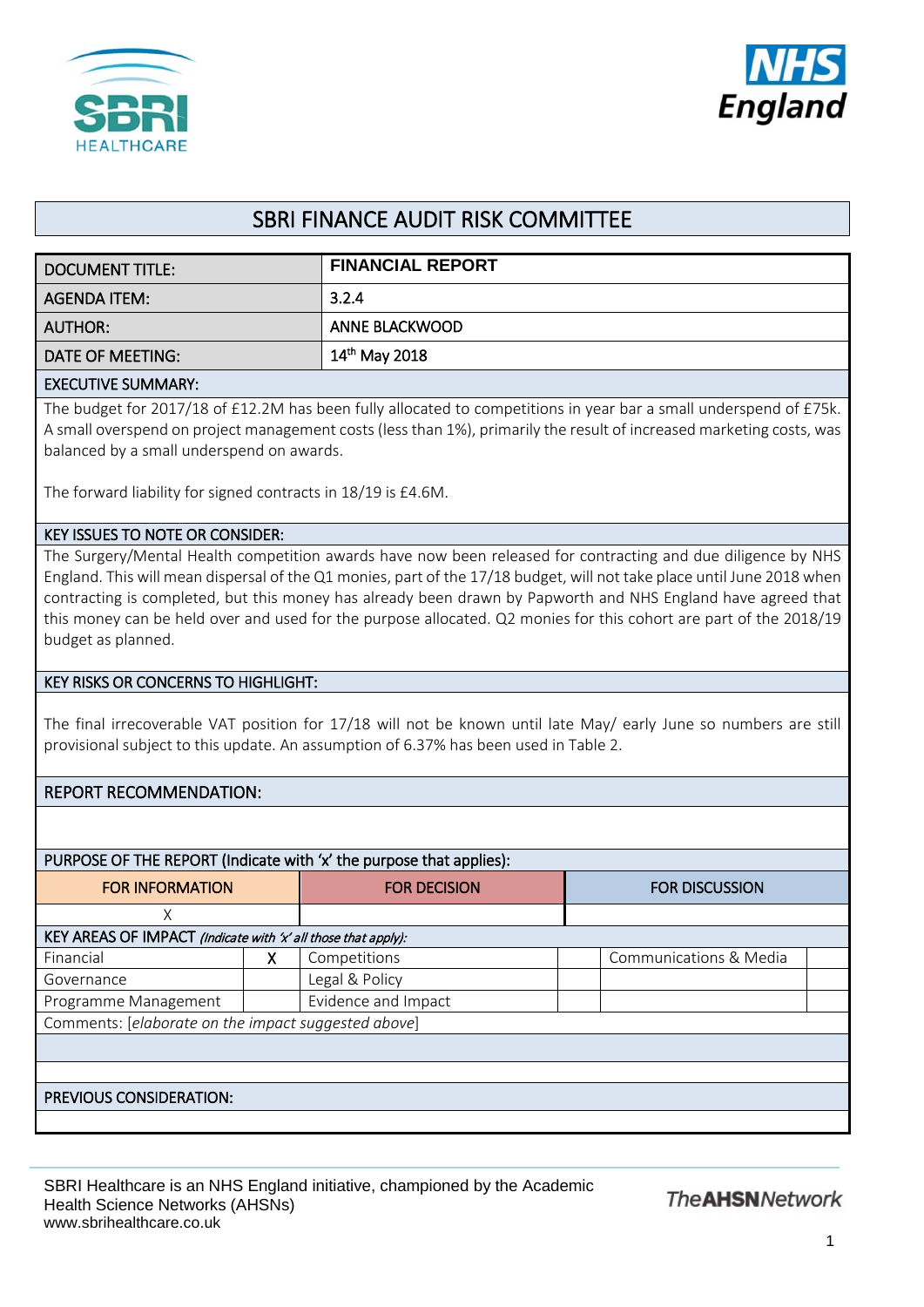# **1. Commentary on 2017 2018 Budget**

The budget for 2017 2018 was confirmed as £12.2m, and this has been fully allocated in year bar a small underspend of £75k.

A total of **£11,047,419** has been dispersed under the **awards budget** against a budget of **£11,219,158.**  Competitions managed in year are shown below in Table 1.

| <b>SBRI</b> | Challenge            | <b>Launch date</b> | <b>Phase 1 Contracted</b> | <b>Phase 2 Contracted</b> |
|-------------|----------------------|--------------------|---------------------------|---------------------------|
| 9           | <b>Frail Elderly</b> | Spring 2015        | Nov 2015                  | Sep 2016                  |
| 10          | A&E                  | Autumn 2015        | Mar 2016                  | Dec 2016                  |
| 11          | <b>Acute Sector</b>  | Spring 2016        | Dec 2016                  | Sep 2017                  |
| 12          | <b>GP Future</b>     | Autumn 2016        | Mar 2017                  | Dec 2017                  |
| 13          | Cancer               | Spring 2017        | Dec 2017                  | Estimated: Aug 2018       |
| 14          | Surgery/MH           | Autumn 2017        | Estmated: Jun 2018        | Estimated: Apr 2019       |

## **Table 1. SBRI competitions with spend in 2017/18**

A total of **£716,630** was commited against a **programme management budget** of **£710,000.** The variance was largely due to additional marketing costs commissioned in year such as the publication of the benefits review, new case studies and a summary of various evaluation reports.

The final position with respect to the irrecoverable VAT costs will not be known until June 2018 and has been estimated in Table 2 below.

The **£333k** earmarked at the beginning of the year for potential **co-investment** into a new challenge with other co-funders in 2017/18 was not utilised for the purpose; instead it was used to fund additional phase 2 awards in the GP of the Future challenge.

The **forward liability** for contracted commitments into 2018/19 is **£4,603,118**, comprising final quarter payments for the phase 2 awards of Acute Sector and GP of Future challenges.

The **Surgery/Mental Health** challenge, now released for contracting in 2018 by NHS England, has Q1 monies of **£453,407** held over at Papworth from 2017/18 monies and a further Q2 payment of **£450,346** provided for in the 2018/19 budget. We expect to contract phase 1 now in June once due diligence/ contracting is completed; phase 2 awards will not be made until 2019 once budget is confirmed by NHS England to meet the requirement for no future roll-over commitments.

The **Legacy fund**, held in the SBRI awards account by HEE on behalf of the SBRI Healthcare Programme, stands at **£309,936** as of March 2018.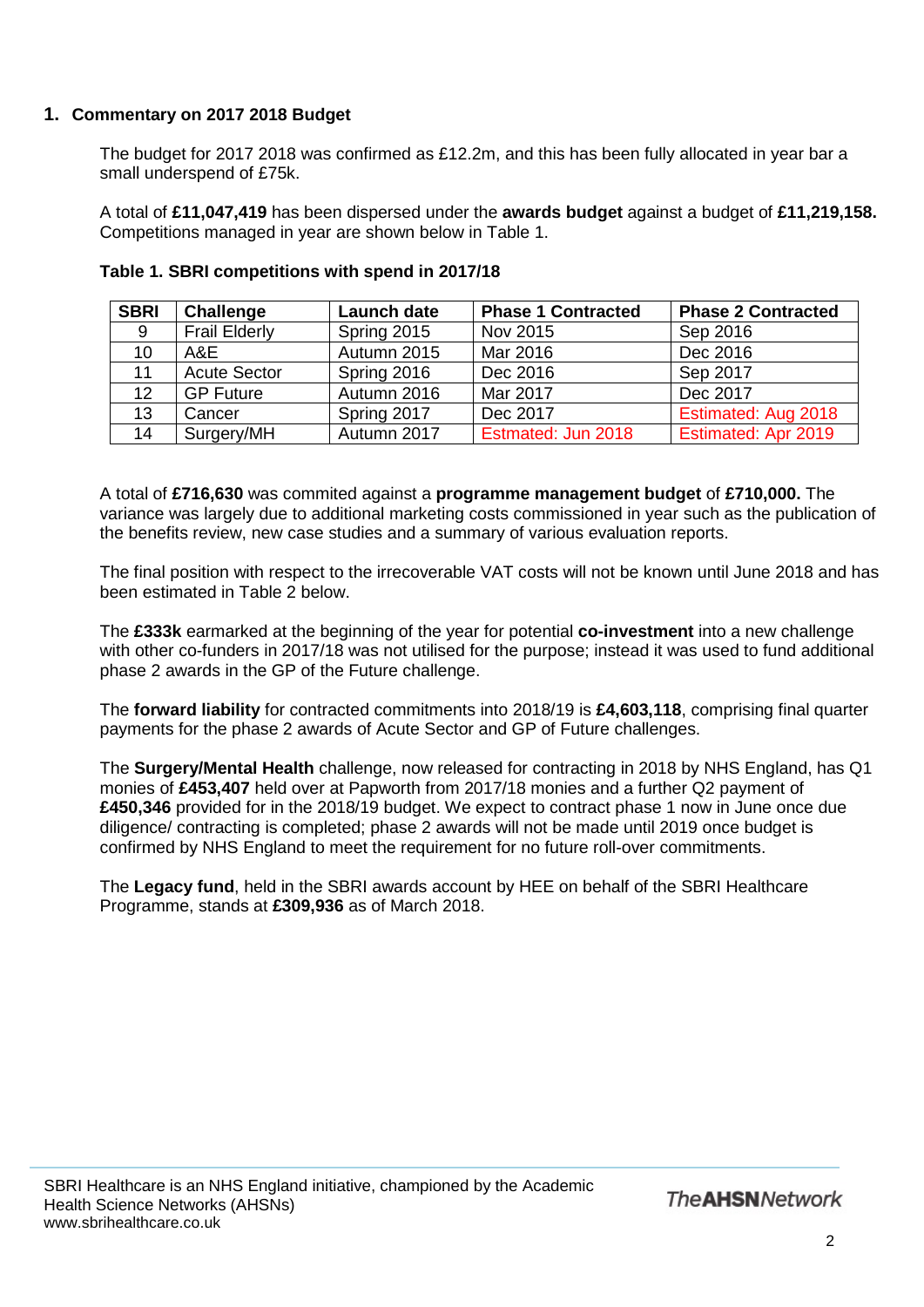A break down of the 2017/18 spend is shown in Table 2. The SBRI Management accounts for January to March 2018 (enclosed) show the balance sheet, cash flow and income statement for the SBRI accounts held at Health Enterprise East at the beginning of the new financial year.

| $\sim$ 30 $\sim$ 8 $\sim$ 8 $\sim$ 8 $\sim$ 8 $\sim$ 8 $\sim$ 8 $\sim$ 8 $\sim$<br><b>Category</b> | <b>Phase</b>   | יטט ו טי יושם<br><b>Actual</b> | <b>Budget</b> | <b>Variance</b> | <b>Comment</b>                                                               |  |  |  |
|----------------------------------------------------------------------------------------------------|----------------|--------------------------------|---------------|-----------------|------------------------------------------------------------------------------|--|--|--|
| <b>Company Awards &amp;</b><br><b>Support</b>                                                      |                |                                |               |                 |                                                                              |  |  |  |
| Frail Elderly - SBRI 9                                                                             | 2              | £320,814                       | £320,814      | £0              | Q4 payments<br>completed                                                     |  |  |  |
| A&E - SBRI 10                                                                                      | $\overline{2}$ | £1,571,289                     | £1,571,289    | £0              | Q3 & Q4 payments<br>completed                                                |  |  |  |
| <b>Acute Sector -SBRI 11</b>                                                                       | 2              | £3,668,548                     | £3,500,007    | £168,541        | Q1, Q2 & Q3<br>payments completed                                            |  |  |  |
| GP Future - SBRI 12                                                                                | 1              | £837,438                       | £847,429      | (E9, 991)       | Q2 payments<br>completed                                                     |  |  |  |
| GP Future - SBRI 12                                                                                | $\overline{2}$ | £3,270,804                     | £2,666,672    | £604,132        | Q1-Q2 payments<br>completed                                                  |  |  |  |
| Cancer - SBRI 13                                                                                   | 1              | £841,498                       | £1,250,010    | (£408,512)      | Q1 & Q2 payments<br>completed                                                |  |  |  |
| Surgery/MH - SBRI 14                                                                               | $\mathbf{1}$   | £453,407                       | £625,005      | (E171,598)      | Money held over at<br>Papworth for Q1                                        |  |  |  |
| Available for co-<br>investment                                                                    |                | £0                             | £332,782      | (E332,782)      |                                                                              |  |  |  |
| <b>Health Economics</b>                                                                            |                | £83,621                        | £105,150      | (E21,529)       | Fewer phase 1<br>awarded than budget                                         |  |  |  |
| <b>Sub-total Awards</b>                                                                            |                | £11,047,419                    | £11,219,158   | (E171, 739)     |                                                                              |  |  |  |
| <b>PMO Costs</b>                                                                                   |                |                                |               |                 |                                                                              |  |  |  |
| <b>Salaries</b>                                                                                    |                | £517,143                       | £511,690      | £5,453          |                                                                              |  |  |  |
| <b>Technical Assessors</b>                                                                         |                | £57,988                        | £60,624       | (E2, 636)       |                                                                              |  |  |  |
| Annual survey work                                                                                 |                | £11,000                        | £11,000       | £0              |                                                                              |  |  |  |
| Legal & accountancy                                                                                |                | £8,303                         | £18,000       | (E9, 697)       |                                                                              |  |  |  |
| Marketing                                                                                          |                | £122,196                       | £108,240      | £13,956         | Additional costs on<br>benefits review, case<br>studies & reports<br>summary |  |  |  |
| Contingency                                                                                        |                | £0                             | £446          | (E446)          |                                                                              |  |  |  |
| <b>Sub-total PMO</b>                                                                               |                | £716,630                       | £710,000      | £6,630          |                                                                              |  |  |  |
| Irrecoverable VAT                                                                                  |                | £360,459                       | £270,842      | £89,653         | <b>Final irrecoverable</b><br>VAT not yet known                              |  |  |  |
| <b>Grand Total</b>                                                                                 |                | £12,124,508                    | £12,200,000   | (E75, 492)      |                                                                              |  |  |  |

## **Table 2. SBRI Budget Reconciliation Against Forecast for 2017-2018**